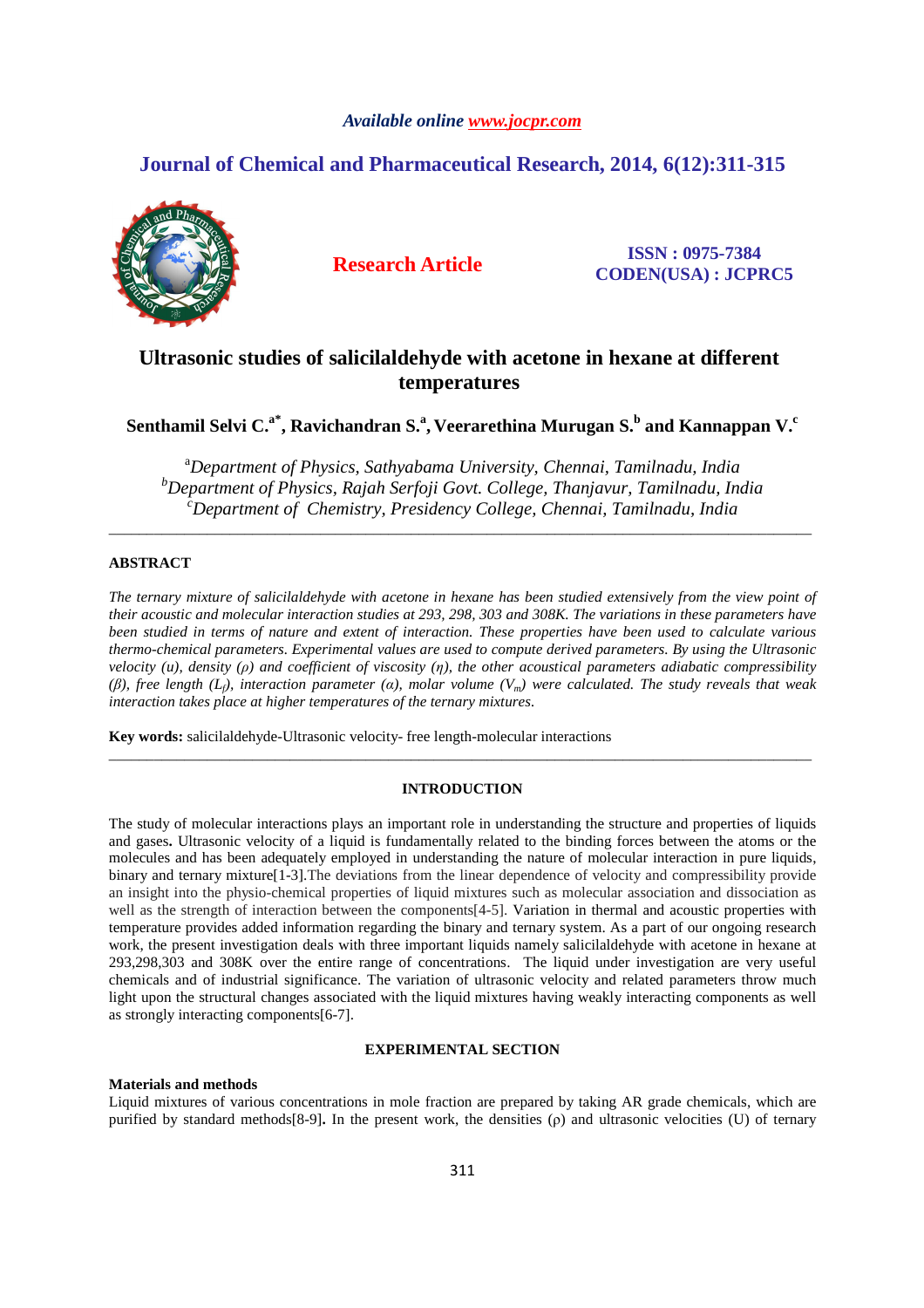mixtures of salicilaldehyde with acetone in hexane at 293, 298, 303 and 308K over the entire composition range are measured at different concentrations.

*\_\_\_\_\_\_\_\_\_\_\_\_\_\_\_\_\_\_\_\_\_\_\_\_\_\_\_\_\_\_\_\_\_\_\_\_\_\_\_\_\_\_\_\_\_\_\_\_\_\_\_\_\_\_\_\_\_\_\_\_\_\_\_\_\_\_\_\_\_\_\_\_\_\_\_\_\_\_*

### **Experimental procedure**

The solvent has taken as accurately weighted amount of sample was dissolved in suitable solvent to obtain solution in the concentration range between 0.001M to 0.10M. The ultrasonic velocity (U) have been measured in ultrasonic interferometer (Model F81) supplied by Mittal enterprises, New Delhi operating at a frequency of 2MHz with an accuracy of  $\pm 0.1$ %. An Ostwald's viscometer (10 ml capacity) is used for the viscosity measurements. The temperature of the cell was measured using a thermocouple (at the crystal) and was found to be accurate, to  $\pm 0.25$ °C.

### **Theory and calculation**

Using the measured data of sound velocity (U), density (ρ) and viscosity (η), the acoustical parameters such as adiabatic compressibility (κ), free length (L<sub>f</sub>), free Volume (V<sub>f</sub>) and internal pressure ( $\pi$ <sub>i</sub>) have been calculated using the standard relations.

$$
\kappa = 1/(U^2 \rho) K g^{-1} m s^2 \tag{1}
$$

$$
L_f = K/\sqrt{U\rho} \, \mathring{A} \tag{2}
$$

$$
V_f = (M_{eff} U / K\eta)^{3/2} m^3 mol^{-1}
$$

Where K- is the temperature dependent constant. M<sub>eff</sub> is the effective molecular weight which is expressed as  $(M_{\text{eff}})$ =  $\Sigma x_i m_i$  in which  $m_i$  and  $x_i$  are the molecular weight and the mole fraction of the individual constituents respectively).

The following equation was used to compute internal pressure  $(\pi_i)$ .

$$
\pi_{i} = bRT (K\eta/U)^{1/2} (\rho^{2/3}/M_{\rm eff}^{7/6}) \text{ atm}
$$
 (4)

where b is the cubic packing factor which is assumed to be two for all liquids and solutions, K is the temperature constant whose value is  $4.28 \times 10^9$ , R is the gas constant. The type of interaction present can be detected by ultrasonic velocity, density and viscosity measurements for different concentrations at 293,298, 303 and 308K.

### **RESULTS AND DISCUSSION**

The experimental values of ultrasonic velocity **,**density, viscosity, adiabatic compressibility, free length, free volume, internal pressure and molar Volume of salicilaldehyde with acetone in hexane have been measured at 293,298,303 and 308K are listed in Table 1. The values of impedance, relaxation time and interaction parameter have been calculated and presented in Table 2. The variation of ultrasonic velocity (U) with equimolar concentration of solutes is shown in Fig. 1.The values of ultrasonic velocity decreases with increase in temperature. The variation of ultrasonic velocity depends upon the increase or decrease of intermolecular free length after mixing the components. Based on the model for sound propagation proposed by Eyring and kincaird, ultrasonic velocity (U) should increase, if the intermolecular free length  $(L_f)$  decreases and vice versa. This fact was noticed in the present study of the system. Table 1 shows the non linear variations of ultrasonic velocity with increase in concentration of the solute. It is known that such an increase in the close packed structure results in increased interaction between the molecules. The compressibility increases due to structural changes of molecules in the mixture leading to a decrease in ultrasonic velocity at higher temperature<sup>[10]</sup>. The adiabatic compressibility $(k)$  increases with increase in concentration at higher temperature, which suggests that intermolecular attraction persists even at higher temperature as shown in Fig. 2. The reverse trends in  $(\kappa)$  values with concentration to that of ultrasonic velocity support the existence of interactions between the components. The density (ρ) and viscosity (η) decreases with increase in concentration of the solute. The pronounced increase or decrease in these parameters with composition of mixtures indicates the presence of interactions between the components of molecules in the ternary mixtures. The value of velocity depends on the increase or decrease of intermolecular free length after mixing the components. Increase in density (ρ) with concentration is due to shrinkage in the volume which in turn due to presence of solute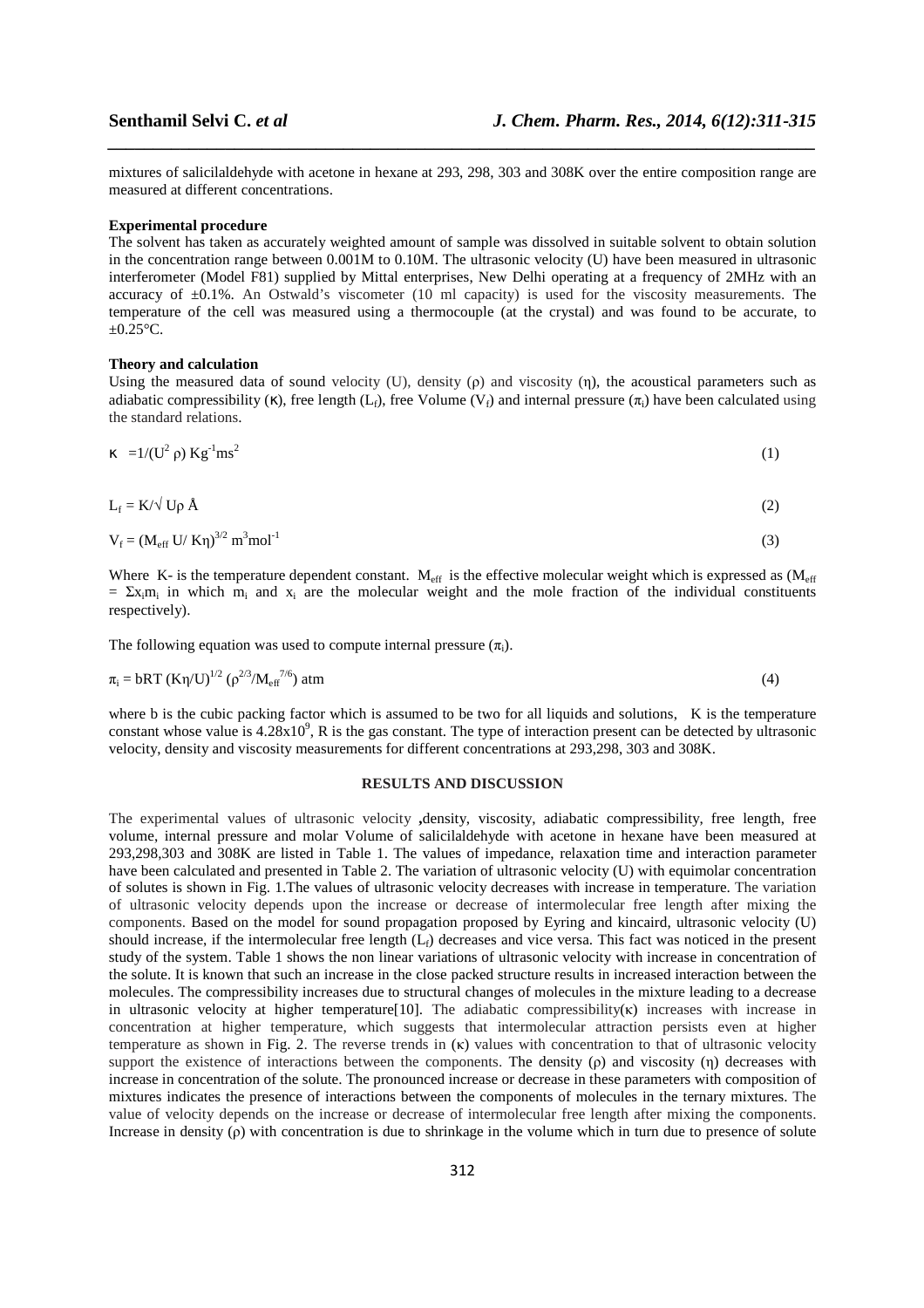molecules. In other words, the increase in density may be interpreted to the structure-maker (or) the solvent due to added solute. Similarly, the decrease in density with concentration indicates the structure-breaker of the solvent. It may also be true that solvent-solvent interactions bring about a bonding, probably hydrogen bonding between them[11,12]. The changes in the structure of solvent or solution may be formed as a result of hydrogen bond formation or dissociation character. It can be correlated with change in density and viscosity[13]. The values of viscosity provides some reliable information in the study of molecular interaction

*\_\_\_\_\_\_\_\_\_\_\_\_\_\_\_\_\_\_\_\_\_\_\_\_\_\_\_\_\_\_\_\_\_\_\_\_\_\_\_\_\_\_\_\_\_\_\_\_\_\_\_\_\_\_\_\_\_\_\_\_\_\_\_\_\_\_\_\_\_\_\_\_\_\_\_\_\_\_*

| Conc.<br>(M) |                                                                                     |        | Density ( $\rho$ ) (Kgm <sup>-3</sup> ) |        | Viscosity( $\eta$ ) ( $10^{-3}$ Nsm <sup>-2</sup> ) |                              |        |        | $Velocity(U) (ms-1)$                                              |        |        |        |
|--------------|-------------------------------------------------------------------------------------|--------|-----------------------------------------|--------|-----------------------------------------------------|------------------------------|--------|--------|-------------------------------------------------------------------|--------|--------|--------|
|              | 293K                                                                                | 298K   | 303K                                    | 308K   | 293K                                                | 298K                         | 303K   | 308K   | 293K                                                              | 298K   | 303K   | 308K   |
| 0.001        | 665.2                                                                               | 663.3  | 662.4                                   | 659.5  | 0.5059                                              | 0.5054                       | 0.5075 | 0.4791 | 1101.5                                                            | 1067.0 | 1060.1 | 1041.0 |
| 0.002        | 665.5                                                                               | 664.0  | 662.5                                   | 659.2  | 0.5008                                              | 0.5047                       | 0.5106 | 0.4798 | 1102.1                                                            | 1066.5 | 1063.7 | 1044.8 |
| 0.003        | 664.6                                                                               | 664.6  | 662.0                                   | 659.3  | 0.5029                                              | 0.4968                       | 0.5019 | 0.4839 | 1099.6                                                            | 1065.4 | 1067.0 | 1041.2 |
| 0.004        | 666.0                                                                               | 663.3  | 660.8                                   | 659.4  | 0.5024                                              | 0.4992                       | 0.5013 | 0.4846 | 1101.6                                                            | 1064.3 | 1063.9 | 1043.7 |
| 0.005        | 664.4                                                                               | 664.4  | 661.0                                   | 658.5  | 0.4963                                              | 0.4990                       | 0.5011 | 0.4873 | 1102.7                                                            | 1063.4 | 1063.9 | 1041.8 |
| 0.006        | 664.5                                                                               | 663.5  | 660.5                                   | 659.2  | 0.4989                                              | 0.4999                       | 0.5001 | 0.4881 | 1104.9                                                            | 1065.6 | 1064.3 | 1038.5 |
| 0.007        | 664.8                                                                               | 664.8  | 660.7                                   | 659.3  | 0.4947                                              | 0.4985                       | 0.5022 | 0.4852 | 1107.0                                                            | 1065.9 | 1064.8 | 1039.0 |
| 0.008        | 664.9                                                                               | 664.5  | 660.9                                   | 659.9  | 0.5523                                              | 0.4976                       | 0.5027 | 0.4951 | 1102.2                                                            | 1061.4 | 1062.5 | 1036.4 |
| 0.009        | 664.3                                                                               | 663.6  | 660.4                                   | 659.1  | 0.5036                                              | 0.4976                       | 0.5013 | 0.4905 | 1107.3                                                            | 1064.1 | 1063.5 | 1036.5 |
| 0.010        | 664.1                                                                               | 663.5  | 661.4                                   | 660.3  | 0.5025                                              | 0.5015                       | 0.5012 | 0.4868 | 1106.5                                                            | 1064.4 | 1064.7 | 1039.8 |
|              | Adiabatic compressibility $(\kappa)$<br>$10^{-10}$ Kg <sup>-1</sup> ms <sup>2</sup> |        |                                         |        |                                                     | Free length $(L_f)10^{-10}m$ |        |        | Free Volume $(V_f)$<br>$10^{-7}$ m <sup>3</sup> mol <sup>-1</sup> |        |        |        |
| 0.001        | 12.390                                                                              | 13.243 | 13.433                                  | 13.992 | 0.7040                                              | 0.7278                       | 0.7330 | 0.7481 | 2.903                                                             | 2.772  | 2.728  | 2.894  |
| 0.002        | 12.371                                                                              | 13.241 | 13.341                                  | 13.897 | 0.7035                                              | 0.7277                       | 0.7305 | 0.7456 | 2.949                                                             | 2.776  | 2.717  | 2.903  |
| 0.003        | 12.444                                                                              | 13.256 | 13.268                                  | 13.991 | 0.7055                                              | 0.7282                       | 0.7285 | 0.7481 | 2.921                                                             | 2.838  | 2.801  | 2.852  |
| 0.004        | 12.373                                                                              | 13.310 | 13.370                                  | 13.922 | 0.7035                                              | 0.7296                       | 0.7313 | 0.7462 | 2.933                                                             | 2.813  | 2.794  | 2.856  |
| 0.005        | 12.378                                                                              | 13.310 | 13.366                                  | 13.992 | 0.7037                                              | 0.7297                       | 0.7312 | 0.7481 | 2.993                                                             | 2.811  | 2.795  | 2.825  |
| 0.006        | 12.327                                                                              | 13.273 | 13.366                                  | 14.066 | 0.7022                                              | 0.7286                       | 0.7312 | 0.7501 | 2.977                                                             | 2.812  | 2.805  | 2.804  |
| 0.007        | 12.275                                                                              | 13.240 | 13.349                                  | 14.050 | 0.7007                                              | 0.7277                       | 0.7307 | 0.7497 | 3.024                                                             | 2.826  | 2.790  | 2.832  |
| 0.008        | 12.380                                                                              | 13.358 | 13.403                                  | 14.108 | 0.7037                                              | 0.7310                       | 0.7322 | 0.7512 | 2.547                                                             | 2.815  | 2.776  | 2.737  |
| 0.009        | 12.277                                                                              | 13.308 | 13.388                                  | 14.122 | 0.7008                                              | 0.7296                       | 0.7318 | 0.7516 | 2.946                                                             | 2.826  | 2.792  | 2.776  |
| 0.010        | 12.299                                                                              | 13.303 | 13.338                                  | 14.007 | 0.7014                                              | 0.7295                       | 0.7304 | 0.7485 | 2.952                                                             | 2.794  | 2.798  | 2.821  |
|              |                                                                                     |        | <b>Internal pressure</b>                |        | Molar Volume $(V_m)$                                |                              |        |        | Available volume $(V_a)$                                          |        |        |        |
|              |                                                                                     |        | $(\pi_i)/10^8$ atm                      |        | $10^4 \,\mathrm{m}^3 \,\mathrm{mol}^{-1}$           |                              |        |        | $10^{-5}$ m <sup>3</sup> mol <sup>-1</sup>                        |        |        |        |
| 0.001        | 2.874                                                                               | 2.962  | 3.026                                   | 3.007  | 1.2956                                              | 1.2993                       | 1.3010 | 1.3067 | 4.036                                                             | 4.036  | 4.390  | 4.566  |
| 0.002        | 2.859                                                                               | 2.963  | 3.030                                   | 3.003  | 1.2950                                              | 1.2979                       | 1.3008 | 1.3074 | 4.030                                                             | 4.030  | 4.360  | 4.537  |
| 0.003        | 2.866                                                                               | 2.943  | 2.998                                   | 3.021  | 1.2967                                              | 1.2968                       | 1.3018 | 1.3072 | 4.056                                                             | 4.056  | 4.337  | 4.565  |
| 0.004        | 2.866                                                                               | 2.948  | 2.997                                   | 3.019  | 1.2940                                              | 1.2993                       | 1.3042 | 1.3069 | 4.031                                                             | 4.031  | 4.370  | 4.544  |
| 0.005        | 2.842                                                                               | 2.952  | 2.996                                   | 3.028  | 1.2972                                              | 1.2972                       | 1.3038 | 1.3088 | 4.032                                                             | 4.032  | 4.369  | 4.566  |
| 0.006        | 2.847                                                                               | 2.949  | 2.992                                   | 3.037  | 1.2970                                              | 1.2989                       | 1.3048 | 1.3074 | 4.013                                                             | 4.013  | 4.369  | 4.588  |
| 0.007        | 2.833                                                                               | 2.948  | 2.997                                   | 3.028  | 1.2964                                              | 1.2964                       | 1.3045 | 1.3073 | 3.995                                                             | 3.995  | 4.363  | 4.584  |
| 0.008        | 3.000                                                                               | 2.951  | 3.003                                   | 3.064  | 1.2963                                              | 1.2970                       | 1.3041 | 1.3061 | 4.033                                                             | 4.033  | 4.381  | 4.601  |
| 0.009        | 2.857                                                                               | 2.944  | 2.996                                   | 3.047  | 1.2974                                              | 1.2988                       | 1.3051 | 1.3077 | 3.995                                                             | 3.995  | 4.376  | 4.605  |
| 0.010        | 2.854                                                                               | 2.955  | 2.997                                   | 3.035  | 1.2978                                              | 1.2990                       | 1.3032 | 1.3053 | 4.003                                                             | 4.003  | 4.360  | 4.570  |

|  |  |  | Table 1-Experimental values of ρ,η, and U of salicilaldehyde with acetone in hexane solutions at 293K, 298K, 303K and 308K |  |
|--|--|--|----------------------------------------------------------------------------------------------------------------------------|--|
|  |  |  |                                                                                                                            |  |

**Table 2 .Derived parameters of salicilaldehyde with acetone in hexane solutions at 293K, 298K, 303K and 308K** 

| Conc.<br>(M) |       |       | Impedance(Z) $10^5$ Kg <sup>-1</sup> m <sup>2</sup> s <sup>-1</sup> |       | Relaxation time( $\zeta$ ) 10 <sup>-13</sup> S |       |       |       | <b>Lenord Jones Potential</b><br>(LJP) |       |       |       |
|--------------|-------|-------|---------------------------------------------------------------------|-------|------------------------------------------------|-------|-------|-------|----------------------------------------|-------|-------|-------|
|              | 293K  | 298K  | 303K                                                                | 308K  | 293K                                           | 298K  | 303K  | 308K  | 293K                                   | 298K  | 303K  | 308K  |
| 0.001        | 7.327 | 7.077 | 7.022                                                               | 6.865 | 8.357                                          | 8.924 | 9.089 | 8.939 | 6.258                                  | 5.010 | 4.781 | 4.174 |
| 0.002        | 7.334 | 7.082 | 7.047                                                               | 6.887 | 8.261                                          | 8.909 | 9.082 | 8.891 | 6.281                                  | 4.994 | 4.900 | 4.291 |
| 0.003        | 7.308 | 7.081 | 7.064                                                               | 6.865 | 8.345                                          | 8.780 | 8.879 | 9.027 | 6.185                                  | 4.957 | 5.011 | 4.180 |
| 0.004        | 7.337 | 7.060 | 7.030                                                               | 6.882 | 8.289                                          | 8.858 | 8.936 | 8.995 | 6.262                                  | 4.920 | 4.907 | 4.257 |
| 0.005        | 7.326 | 7.065 | 7.032                                                               | 6.860 | 8.191                                          | 8.856 | 8.931 | 9.091 | 6.304                                  | 4.890 | 4.907 | 4.198 |
| 0.006        | 7.342 | 7.070 | 7.030                                                               | 6.846 | 8.202                                          | 8.847 | 8.913 | 9.154 | 6.390                                  | 4.964 | 4.920 | 4.097 |
| 0.007        | 7.359 | 7.086 | 7.035                                                               | 6.850 | 8.097                                          | 8.799 | 8.938 | 9.089 | 6.473                                  | 4.974 | 4.937 | 4.112 |
| 0.008        | 7.329 | 7.053 | 7.022                                                               | 6.839 | 9.117                                          | 8.863 | 8.984 | 9.313 | 6.285                                  | 4.824 | 4.860 | 4.033 |
| 0.009        | 7.356 | 7.061 | 7.023                                                               | 6.832 | 8.244                                          | 8.829 | 8.948 | 9.236 | 6.484                                  | 4.914 | 4.894 | 4.036 |
| 0.010        | 7.348 | 7.062 | 7.042                                                               | 6.866 | 8.241                                          | 8.895 | 8.914 | 9.092 | 6.453                                  | 4.924 | 4.934 | 4.137 |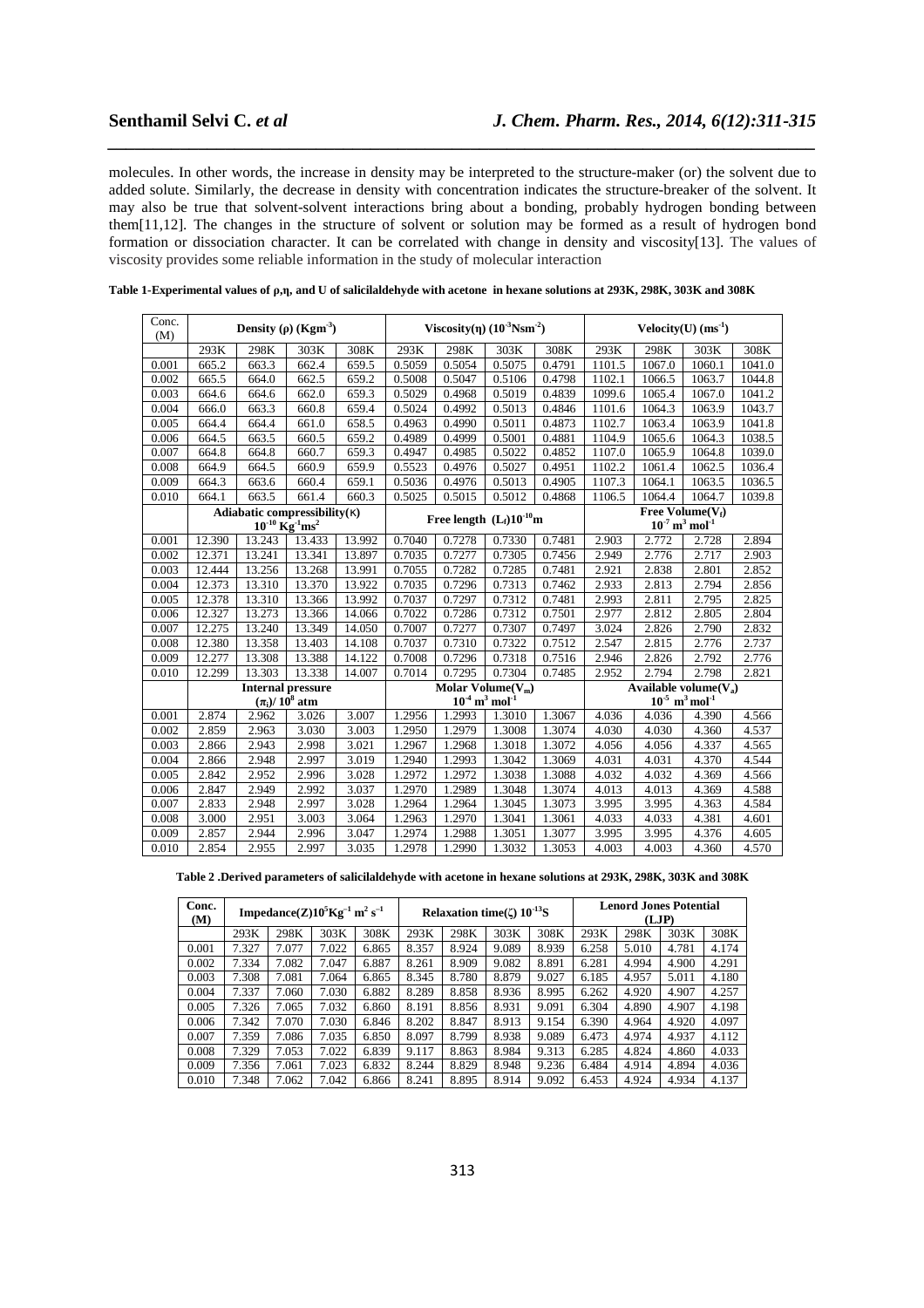| Conc. |       | Cohesive Energy(CE) $10^4$ |       |       | Free energy of activation                             |       |       |       |  |  |
|-------|-------|----------------------------|-------|-------|-------------------------------------------------------|-------|-------|-------|--|--|
| (M)   |       | KJ/Mol                     |       |       | $(\Delta G^*)$ 10 <sup>-19</sup> KJ mol <sup>-1</sup> |       |       |       |  |  |
|       | 293K  | 298K                       | 303K  | 308K  | 293K                                                  | 298K  | 303K  | 308K  |  |  |
| 0.001 | 3.723 | 3.849                      | 3.936 | 3.929 | 3.864                                                 | 3.932 | 3.998 | 4.063 |  |  |
| 0.002 | 3.703 | 3.846                      | 3.942 | 3.926 | 3.864                                                 | 3.932 | 3.998 | 4.063 |  |  |
| 0.003 | 3.716 | 3.817                      | 3.903 | 3.949 | 3.864                                                 | 3.932 | 3.998 | 4.064 |  |  |
| 0.004 | 3.709 | 3.830                      | 3.908 | 3.947 | 3.864                                                 | 3.932 | 3.998 | 4.063 |  |  |
| 0.005 | 3.687 | 3.829                      | 3.907 | 3.963 | 3.864                                                 | 3.932 | 3.998 | 4.064 |  |  |
| 0.006 | 3.693 | 3.830                      | 3.904 | 3.971 | 3.864                                                 | 3.932 | 3.998 | 4.064 |  |  |
| 0.007 | 3.674 | 3.822                      | 3.910 | 3.958 | 3.864                                                 | 3.932 | 3.998 | 4.064 |  |  |
| 0.008 | 3.889 | 3.827                      | 3.916 | 4.002 | 3.868                                                 | 3.932 | 3.998 | 4.065 |  |  |
| 0.009 | 3.707 | 3.824                      | 3.909 | 3.985 | 3.864                                                 | 3.932 | 3.998 | 4.065 |  |  |
| 0.010 | 3.704 | 3.838                      | 3.905 | 3.961 | 3.864                                                 | 3.932 | 3.998 | 4.064 |  |  |

*\_\_\_\_\_\_\_\_\_\_\_\_\_\_\_\_\_\_\_\_\_\_\_\_\_\_\_\_\_\_\_\_\_\_\_\_\_\_\_\_\_\_\_\_\_\_\_\_\_\_\_\_\_\_\_\_\_\_\_\_\_\_\_\_\_\_\_\_\_\_\_\_\_\_\_\_\_\_* **Table 3 .Derived parameters of salicilaldehyde with acetone in hexane solutions at 293K, 298K, 303K and 308K** 



Table-2 shows that the viscosity increases with increase in concentration of the third component. From the Table 1, it is observed that the values of η decreases with increases in concentration. It indicates that the existence of molecular interaction. The free length( $L_f$ ) is almost constant in the concentration range investigated and this may be an intrinsic property of the complex. It indicates the small inter ionic distance. It further decreased with the increase in concentration due to the increasing the number of ions in a given volume or due to increase in compressibility. The additions of interacting molecules break up the molecular clustering of the other, releasing several dipoles for interaction. According to Eyring and Kincaid[14], intermolecular free length  $(L_f)$  is a predominant factor in salvation chemistry[15] and inversely related to ultrasonic velocity. The value of  $(L_f)$  is maximum at 0.008M at higher temperatures as sown in Fig. 3. The molar volume  $(V_m)$  and available volume  $(V_a)$  increases with increase in concentration for the all temperatures. Moreover, molar volume  $(V_m)$  is also increases with rise in temperature in the present study which may probably would be caused from the fact that thermal energy facilitates an increase in the molecular separation[16] in the liquid mixtures which leads to an increase in molar volume  $(V_m)$  with elevation of temperature. The internal pressure  $(\pi_i)$  is the resultant of force of attraction and force of repulsion per unit area between the components as the internal pressure  $(\pi_i)$ . The internal pressure $(\pi_i)$  it may reflect the cohesive/adhesive forces available in the medium. The variation of the internal pressure may give some information regarding the nature and strength of the forces existing between the molecules. Internal pressure  $(\pi_i)$  increases when temperature increases.

The acoustical impedance (Z) is another parameter, is the product of velocity and density of mixtures. When an acoustic wave travels in a medium, there is a variation of pressure from particle to particle. The ratio of the instantaneous pressure excess at any particle of the medium to the instantaneous velocity of that particle is known as 'specific acoustic impedance' of the medium. The values of acoustic impedance  $(Z)$  is increases with the increasing of concentration. The increasing value of acoustic impedance supports the possibility of molecular interactions between unlike molecules. This factor is governed by the inertial and elastic properties of the medium. It is